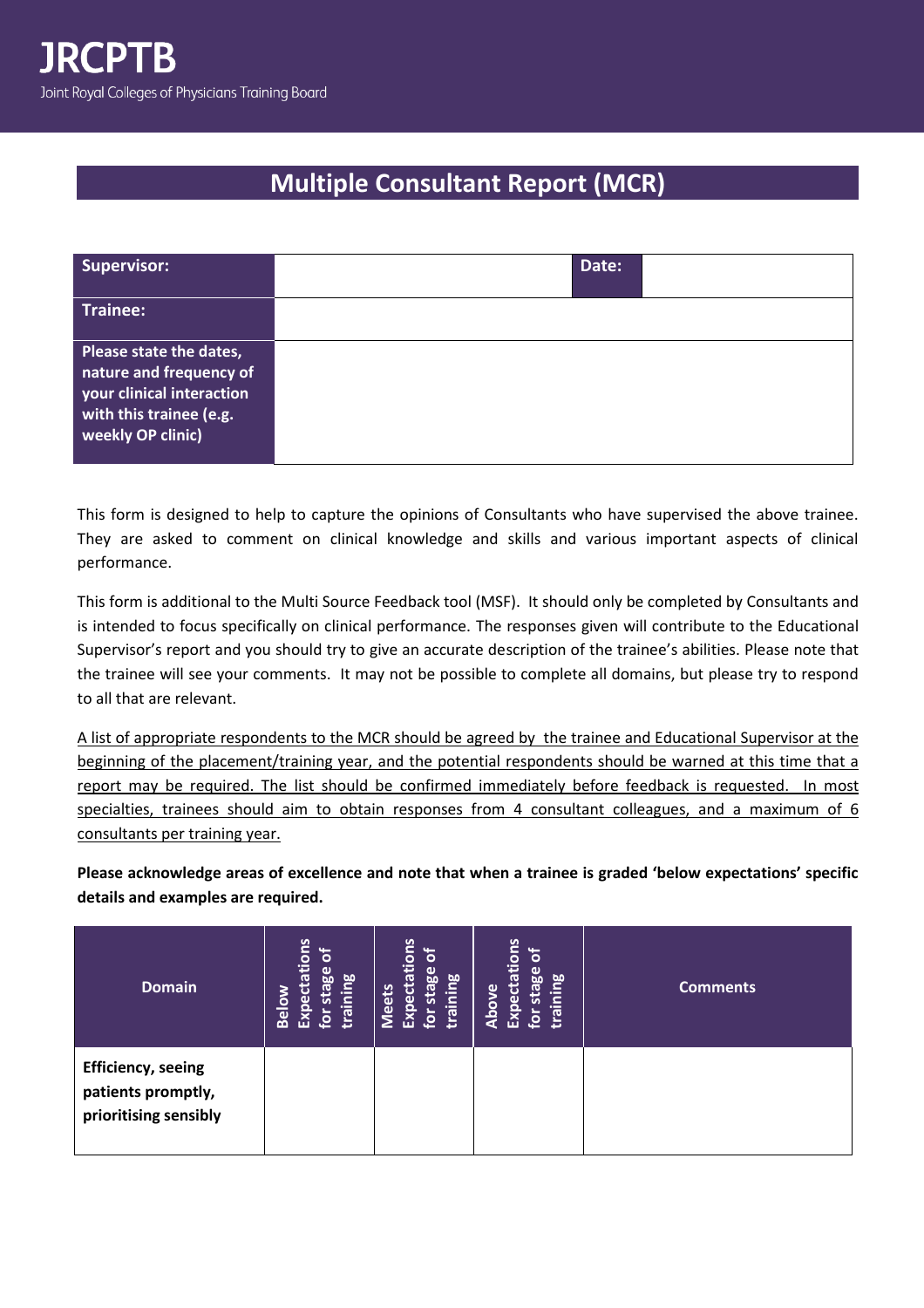| <b>Domain</b>                                                                    | Expectations<br>for stage of<br>training<br>Below | Meets<br>Expectations<br>for stage of<br>training | Above<br>Expectations<br>for stage of<br>training | <b>Comments</b> |
|----------------------------------------------------------------------------------|---------------------------------------------------|---------------------------------------------------|---------------------------------------------------|-----------------|
| <b>Clinical skills, history</b><br>taking and examination                        |                                                   |                                                   |                                                   |                 |
| Procedural skills (if<br>applicable to your<br>specialty)                        |                                                   |                                                   |                                                   |                 |
| Diagnostic skills,<br>investigation and<br>management of<br>patients             |                                                   |                                                   |                                                   |                 |
| Prescribing skills,<br>knowledge of drugs,<br>side-effects,<br>interactions etc. |                                                   |                                                   |                                                   |                 |
| Clarity, accuracy, detail<br>(and legibility) of<br>notes/letters/<br>summaries  |                                                   |                                                   |                                                   |                 |
| <b>Recognising the need</b><br>(and urgency) for senior<br>help                  |                                                   |                                                   |                                                   |                 |
| <b>Evidence of care and</b><br>compassion                                        |                                                   |                                                   |                                                   |                 |
| Please specify any<br>suggested areas for<br>development.                        |                                                   |                                                   |                                                   |                 |